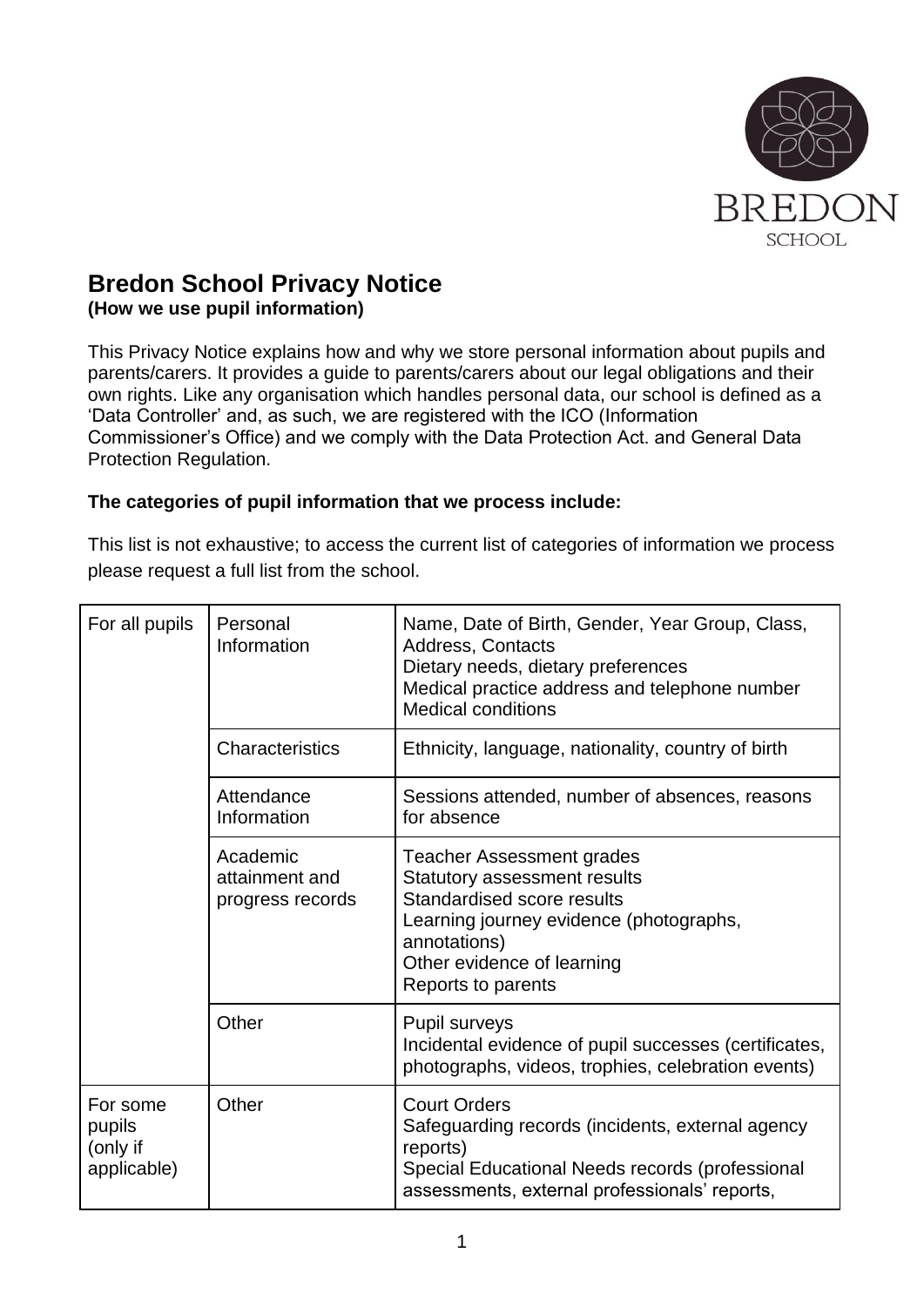|                                                                                  |                         | referrals for external support)<br><b>Education Health Care Plans</b><br>Pastoral records (referrals for support both external<br>and internal, notes of discussions with pupils,<br>pupils' notes of thoughts and feelings)<br>Exclusion and other disciplinary information<br>including behaviour incident records |
|----------------------------------------------------------------------------------|-------------------------|----------------------------------------------------------------------------------------------------------------------------------------------------------------------------------------------------------------------------------------------------------------------------------------------------------------------|
| All parents /<br>carers (those<br>with legal<br>responsibility<br>for the child) | Personal<br>Information | Names, addresses, telephone numbers, email<br>addresses, relationship to the child (of parents /<br>carers and other given contacts)                                                                                                                                                                                 |
|                                                                                  | Other                   | Parent surveys<br>Letters, emails and other communication sent to<br>school<br><b>Financial payments</b>                                                                                                                                                                                                             |

#### **Why we collect and use pupil information**

We collect and use pupil information, for the following purposes:

- to support pupil learning
- to keep informed to keep children safe
- to monitor and report on pupil progress
- to provide appropriate pastoral care
- to comply with the law regarding data sharing
- to meet the statutory duties placed upon us for DfE data collections

We use the parents' data:

- to assess the quality of our services
- to comply with the law regarding data sharing
- to ensure financial regularity

Under the General Data Protection Regulation (GDPR), the lawful bases we rely on for processing pupil information are as follows.

The lawful bases for processing personal data are set out in Article 6 of the General Data Protection Regulation. The school processed such data because we have:

(6a) Consent: parents have given clear consent for us to process their (and their child's) personal data for the purposes indicated above.

(6c) A Legal obligation: the processing is necessary for us to comply with the law (e.g. we are required by law to submit certain teacher assessment information and to safeguard pupils' welfare by sharing information with other agencies).

(6d) A duty to safeguard pupils: the processing is necessary in order to protect the vital interests of the data subject (children); (e.g. if we are required to share medical history information with emergency services in the event of an accident or to other agencies when a child may be in danger).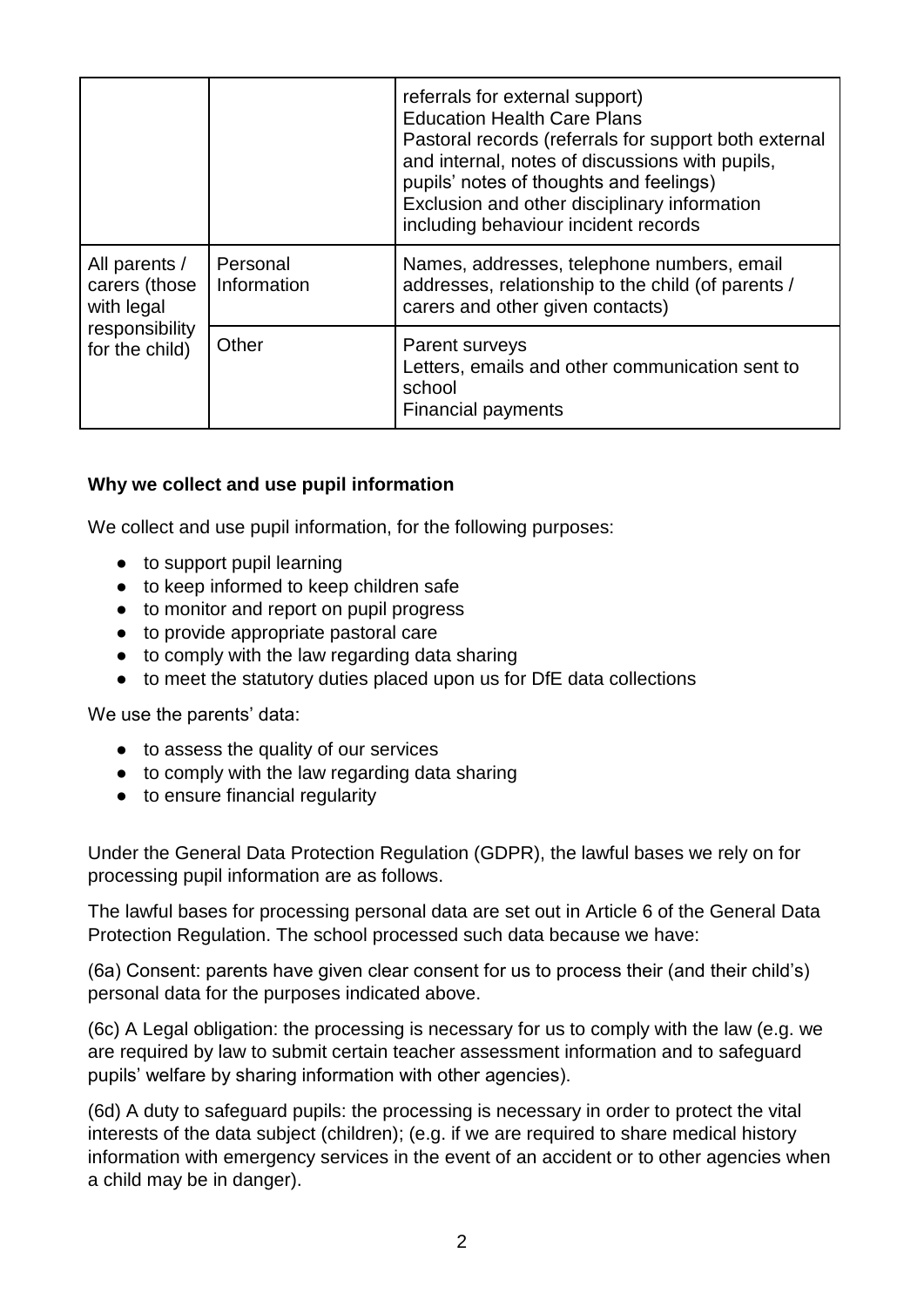Special Categories of data are set out in Article 9 of the General Data Protection Regulation. The school processes such data because we have: (9.2b) processing is necessary for the purposes of carrying out the obligations and exercising specific rights of the controller or of the data subject in the field of social security and social protection law in so far as it is authorised by Union or Member State law or a collective agreement pursuant to Member State law providing for appropriate safeguards for the fundamental rights and the interests of the data subject.

#### **How we collect pupil information**

We collect pupil information via registration forms at the start of the school year or Common Transfer File (CTF) or secure file transfer from the previous setting.

Pupil data is essential for the school's operational use. Whilst the majority of pupil information you provide to us is mandatory, some of it requested on a voluntary basis. In order to comply with the data protection legislation, we will inform you at the point of collection whether you are required to provide certain pupil information to us or if you have a choice in this.

#### **How we store pupil data**

We hold pupil data securely for the set amount of time shown in our data retention schedule. For more information on our data retention schedule and how we keep your data safe, please contact the school.

All confidential information is kept secure either on encrypted, password protected devices or paper copies kept on the school site. Once the deadline for retaining information has passed, data kept electronically is deleted and paper copies are destroyed in conjunction with the retention schedule.

## **Who we share pupil information with**

As appropriate, we routinely share pupil information with:

- schools that the pupil attends after leaving us
- a relevant local authority
- the Department for Education (DfE)
- Children's Social Care (when safeguarding pupils' welfare)
- external professionals (such as Educational Psychologists)
- suppliers and service providers with whom we have a contract
- voluntary organisations linked to the school

## **Why we regularly share pupil information**

We do not share information about our pupils with anyone without consent unless the law and our policies allow us to do so. This may include services such as youth support services, careers advice or post-16 training providers.

#### **Department for Education**

The Department for Education (DfE) collects personal data from educational settings and local authorities via various statutory data collections. We are required to share information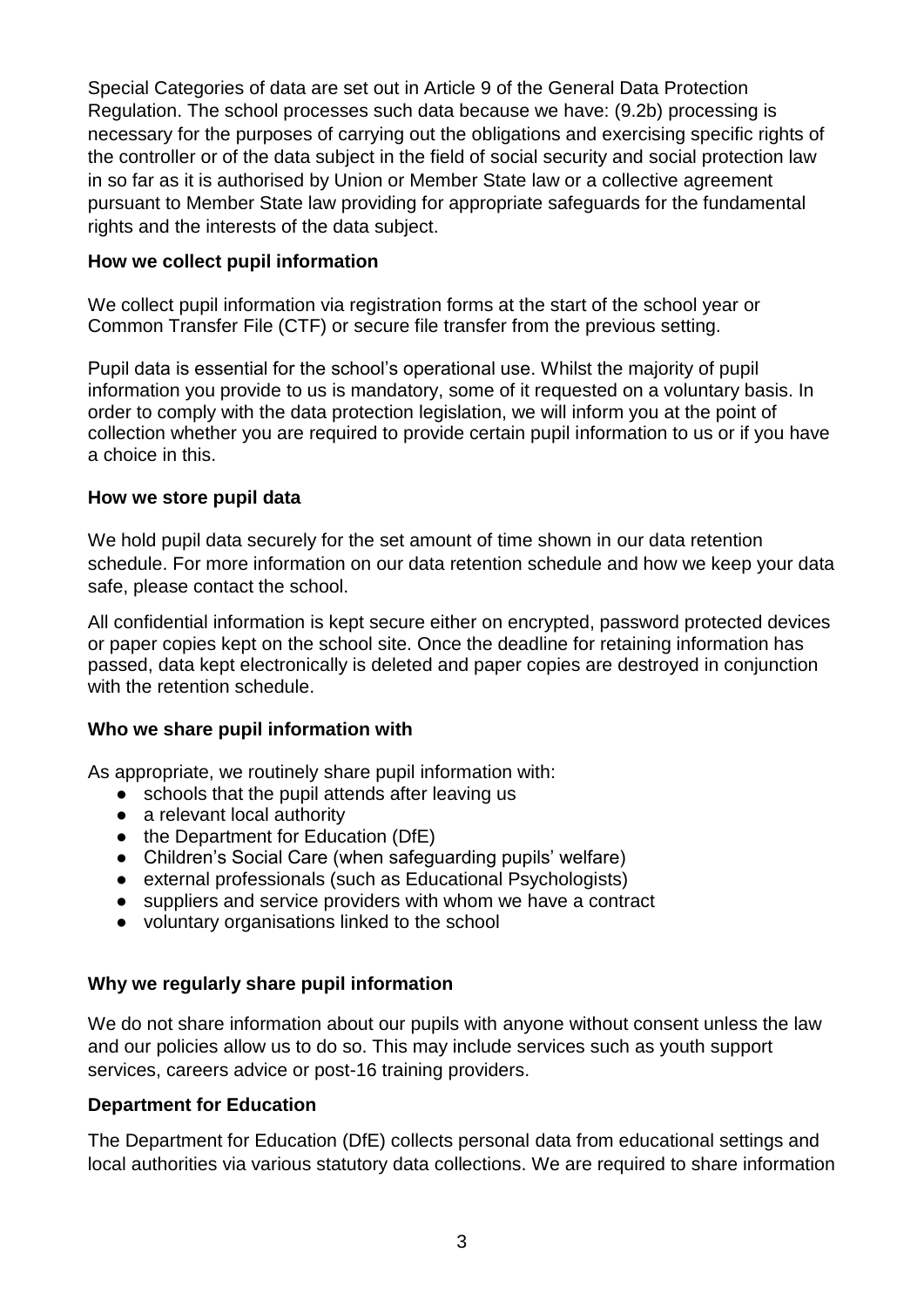about our pupils with the Department for Education (DfE) either directly or via our local authority for the purpose of those data collections.

All data is transferred securely and held by DfE under a combination of software and hardware controls, which meet the current [government security policy framework.](https://www.gov.uk/government/publications/security-policy-framework)

For more information, please see the 'How Government uses your data' section below.

### **Requesting access to your personal data**

Under data protection legislation, parents and pupils have the right to request access to information about them that we hold. To make a request for your personal information, or be given access to your child's educational record, contact our DPO Richard Morley of SchoolPro LTC Limited on [gdpr@schoolpro.uk.](mailto:gdpr@schoolpro.uk)

You also have the right to:

- object to processing of personal data that is likely to cause, or is causing, damage or distress
- prevent processing for the purpose of direct marketing
- object to decisions being taken by automated means
- in certain circumstances, have inaccurate personal data rectified, blocked, erased or destroyed; and
- a right to seek redress, either through the ICO, or through the courts

If you have a concern or complaint about the way we are collecting or using your personal data, you should raise your concern with us in the first instance or directly to the Information Commissioner's Office at<https://ico.org.uk/concerns/>

## **Contact**

If you would like to discuss anything in this privacy notice, please contact our DPO Richard Morley of SchoolPro LTC Limited on [gdpr@schoolpro.uk.](mailto:gdpr@schoolpro.uk)

## **How Government uses your data**

The pupil data that we lawfully share with the DfE through data collections:

- relates to school funding in respect of EHCPs
- informs 'short term' education policy monitoring and school accountability (for example, school GCSE results or Pupil Progress measures)
- supports 'longer term' research and monitoring of educational policy (for example how certain subject choices go on to affect education or earnings beyond school)

## **Data collection requirements**

To find out more about the data collection requirements placed on us by the Department for Education (for example, via the school census) go to <https://www.gov.uk/education/data-collection-and-censuses-for-schools>

## **The National Pupil Database (NPD)**

Much of the data about pupils in England goes on to be held in the National Pupil Database (NPD).